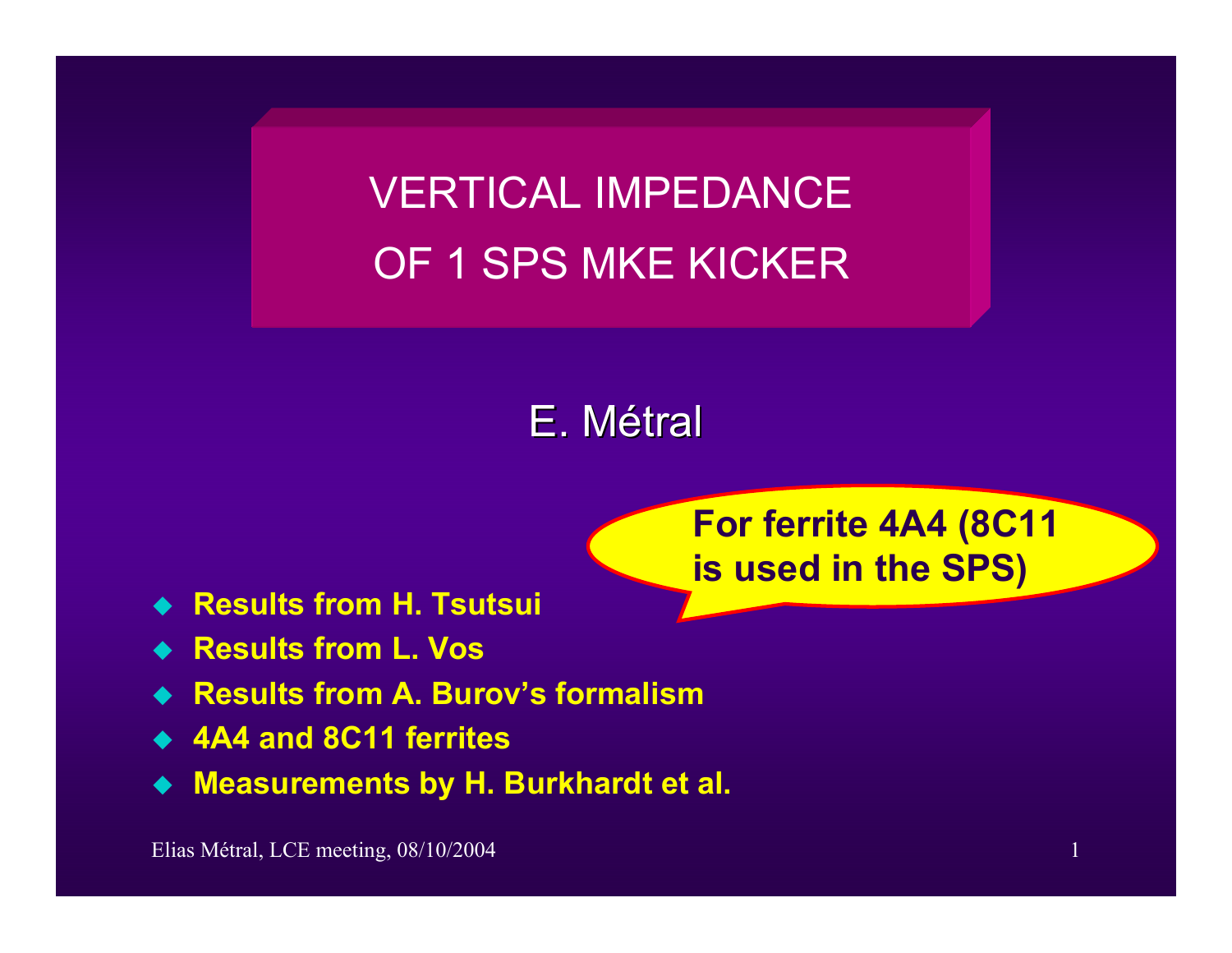### **H. Tsutsui Tsutsui (1/2)**

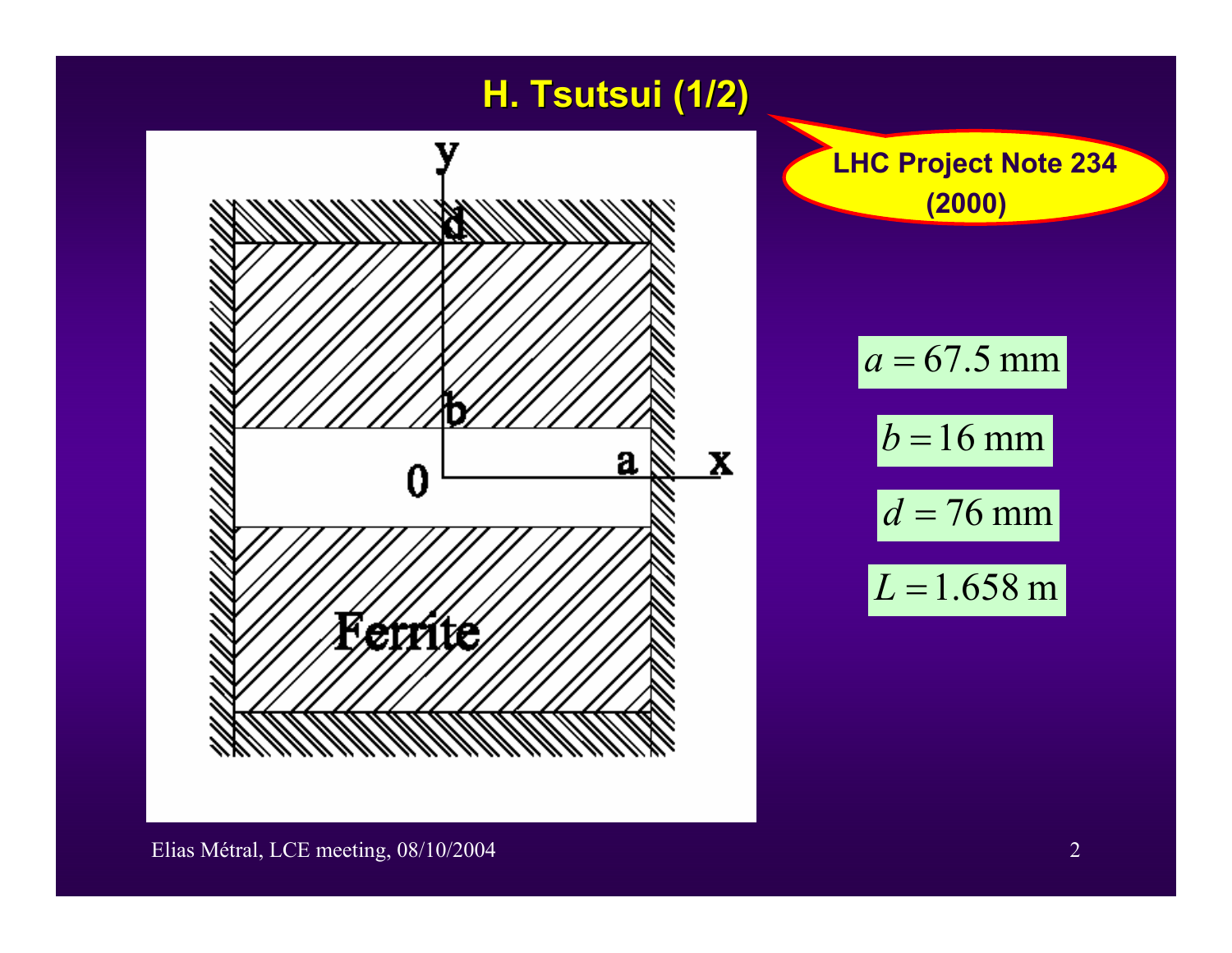## **H. Tsutsui Tsutsui (2/2)**



#### Elias Métral, LCE meeting, 08/10/2004 3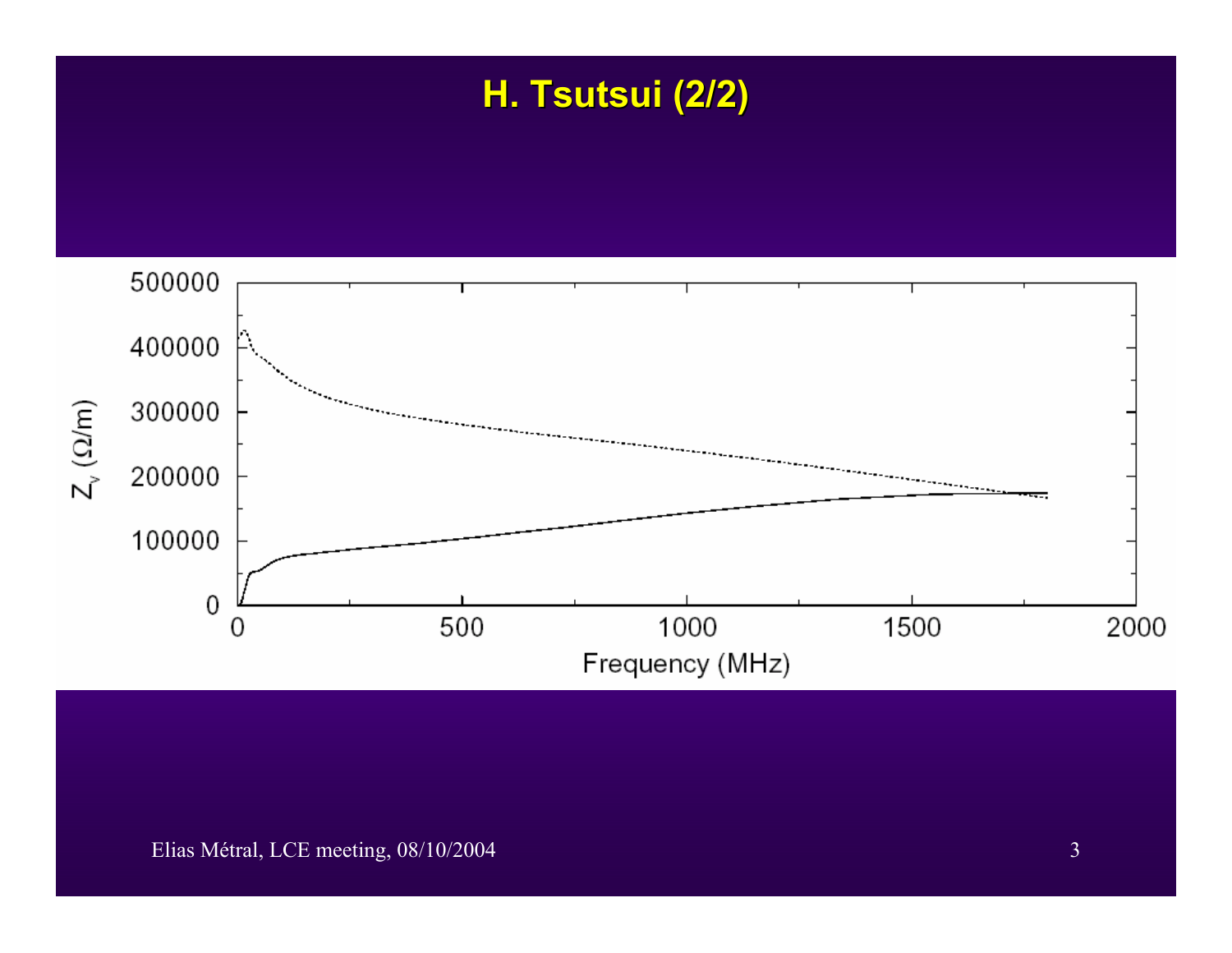#### **CERN-AB-2003-088 (ABP)**

#### Table 4 : Past and future inductive impedances in the SPS

|      | hardware |       |                | measured |       |             |                 |
|------|----------|-------|----------------|----------|-------|-------------|-----------------|
| Date | Z/n      |       | $Z_T$          | Z/n      |       | $Z_T$       | comment         |
|      | Ω        |       | $M\Omega/m$    | Ω        |       | $M\Omega/m$ |                 |
|      | $n=1$    | $n=2$ |                | $n=1$    | $n=2$ |             |                 |
| 1989 | 11       |       | 25             |          |       | 22.6        | see Table 1     |
| 1999 | 9.8      | 3.4   | 21             |          | 2.8   |             |                 |
| 2000 | 9.6      |       | 20.8           |          |       | 16-19.4     | see Table 1     |
| 2001 | 5.3      | 0.75  | Ω              |          | 1.2   | 12.2        | see Table 1     |
| 2002 | 4.9      |       | $\mathbf{8.7}$ |          |       | $8.4 - 10$  | see Table 1     |
| 2003 | 6.9      |       | 15             |          |       |             | 5 MKE installed |
| 2005 | 8.5      |       | 20             |          |       |             | 4 MKE installed |

L. Vos

$$
\mathrm{Im}\big[Z_{y}(0)\big] = 1.25 \mathrm{M}\Omega/\mathrm{m}
$$

Inductive until  $\sim$  0.6 GHz

Elias Métral, LCE meeting, 08/10/2004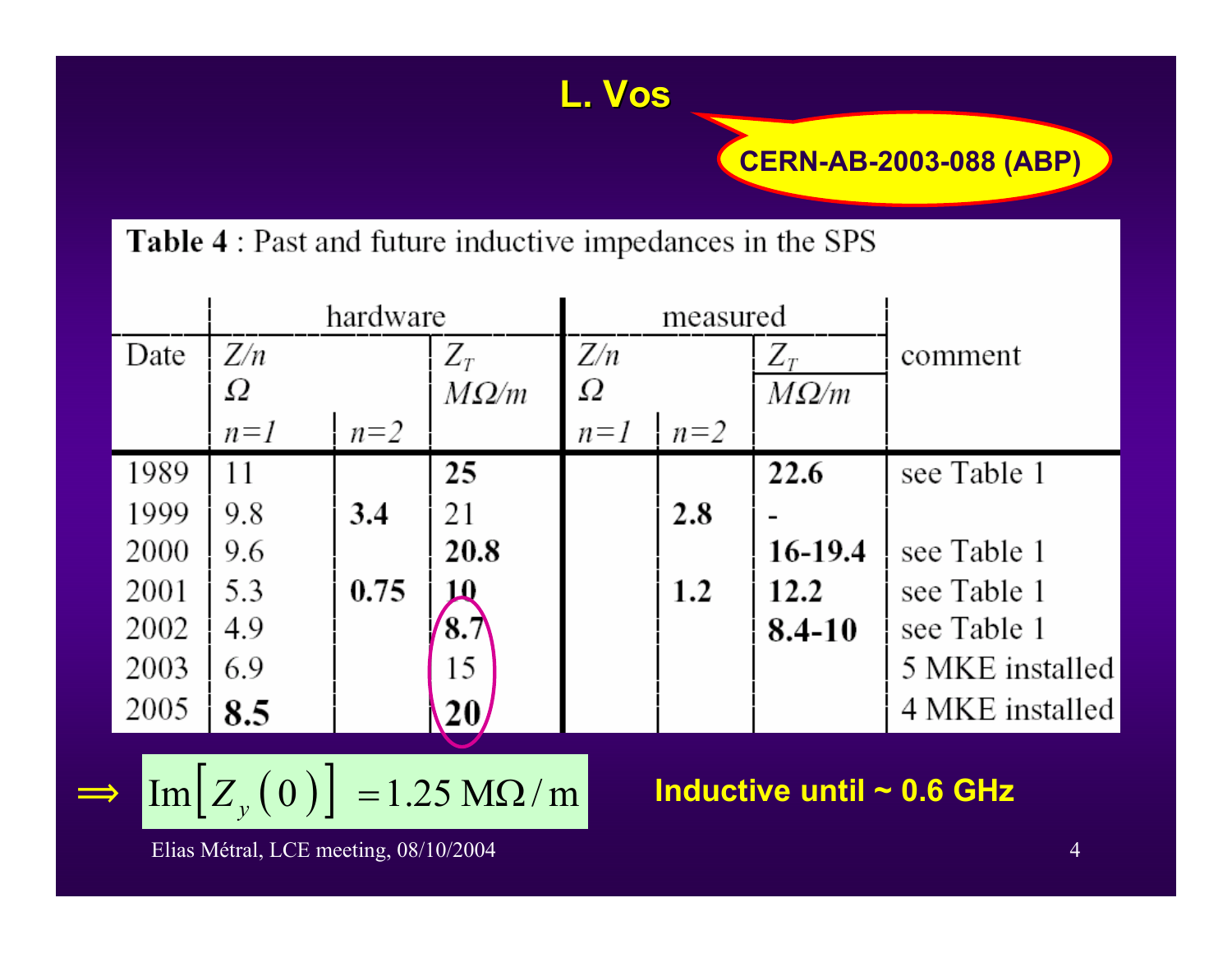#### **A. Burov (1/2)**

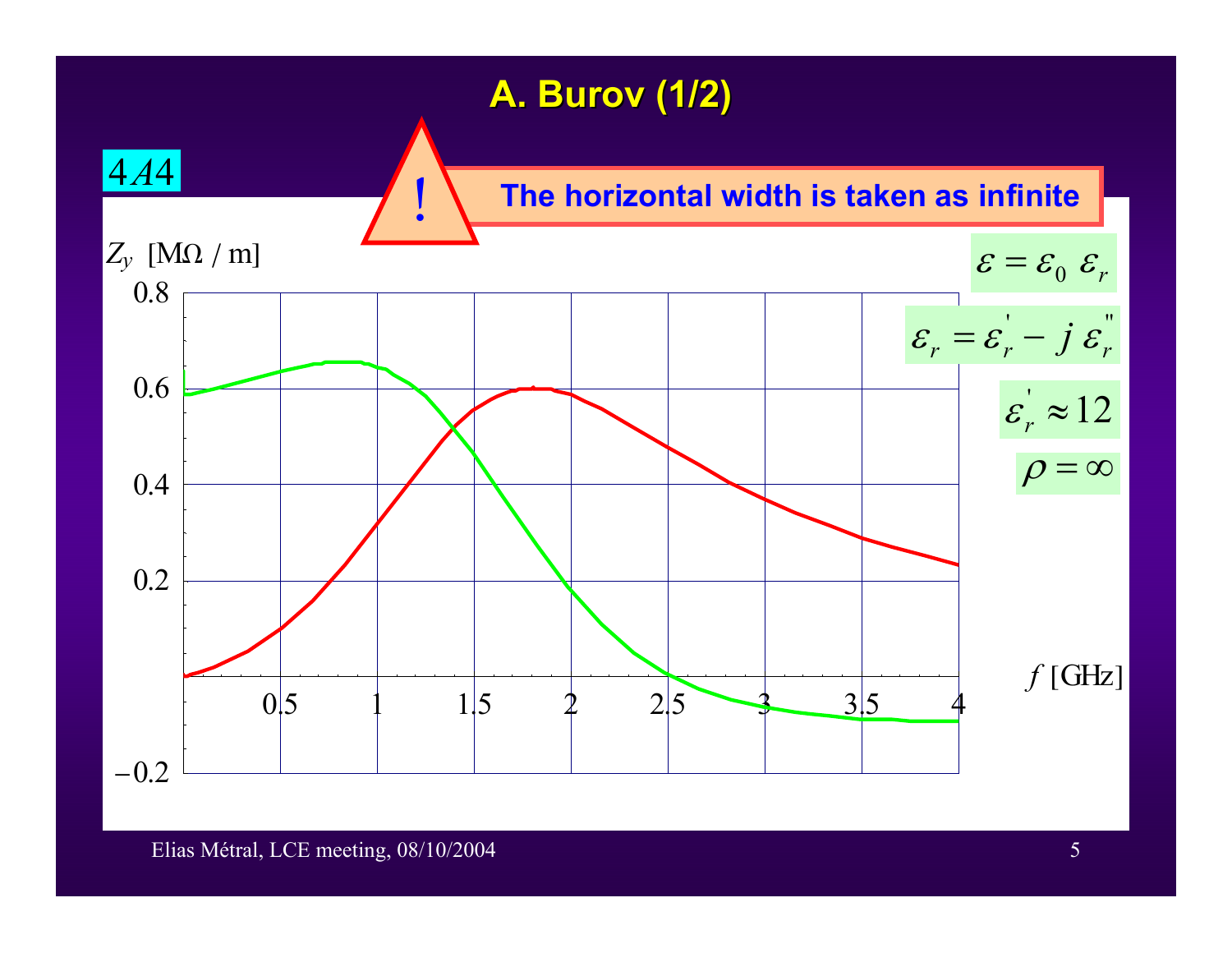### **A. Burov (2/2)**

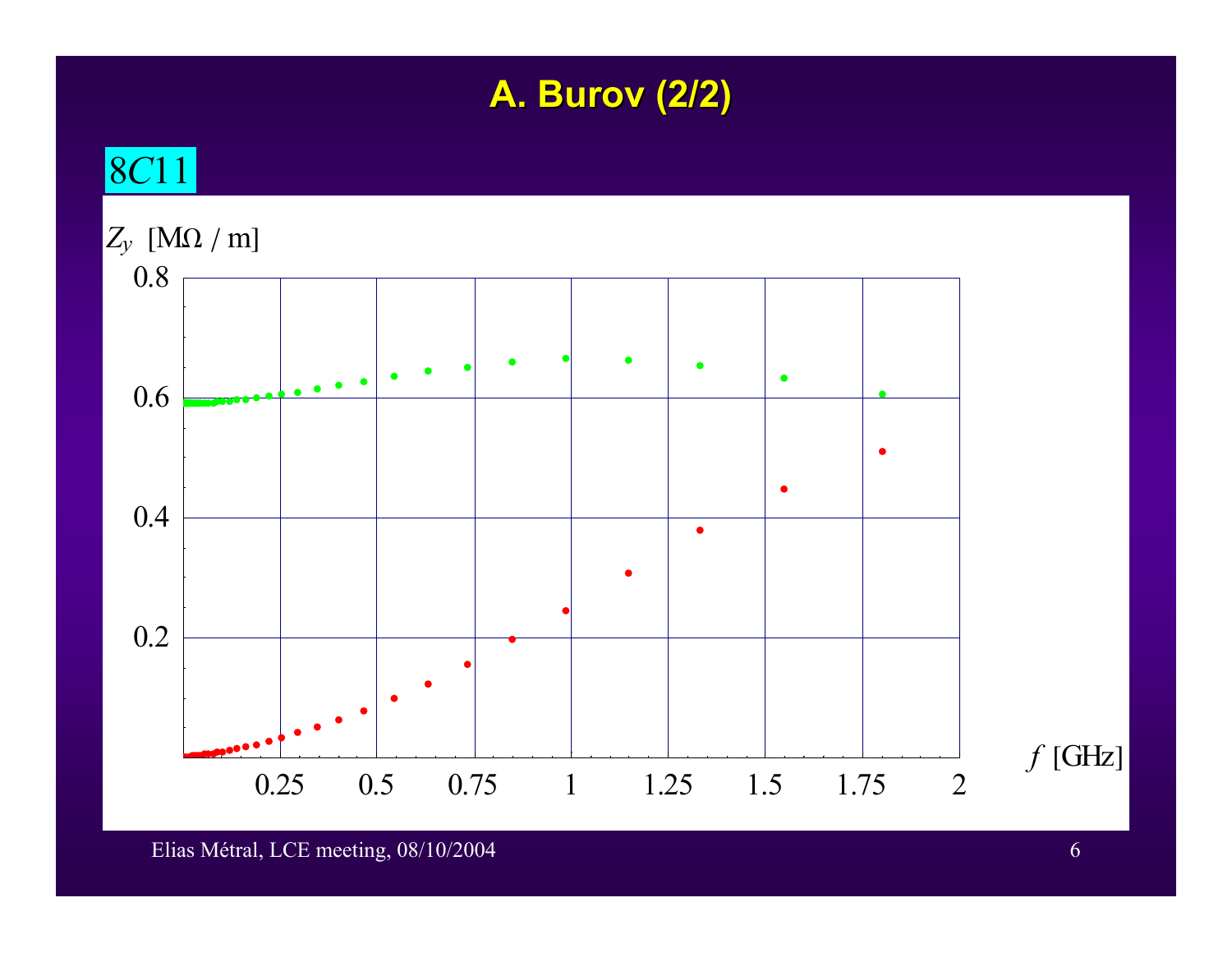**4A4 Ferrite (1/2) 4A4 Ferrite (1/2)**



Elias Métral, LCE meeting, 08/10/2004 7 and 2008 7 and 2008 7 and 2008 7 and 2008 7 and 2008 7 and 2008 7 and 2008 7 and 2008 7 and 2008 7 and 2008 7 and 2008 7 and 2008 7 and 2008 7 and 2008 7 and 2008 7 and 2008 7 and 20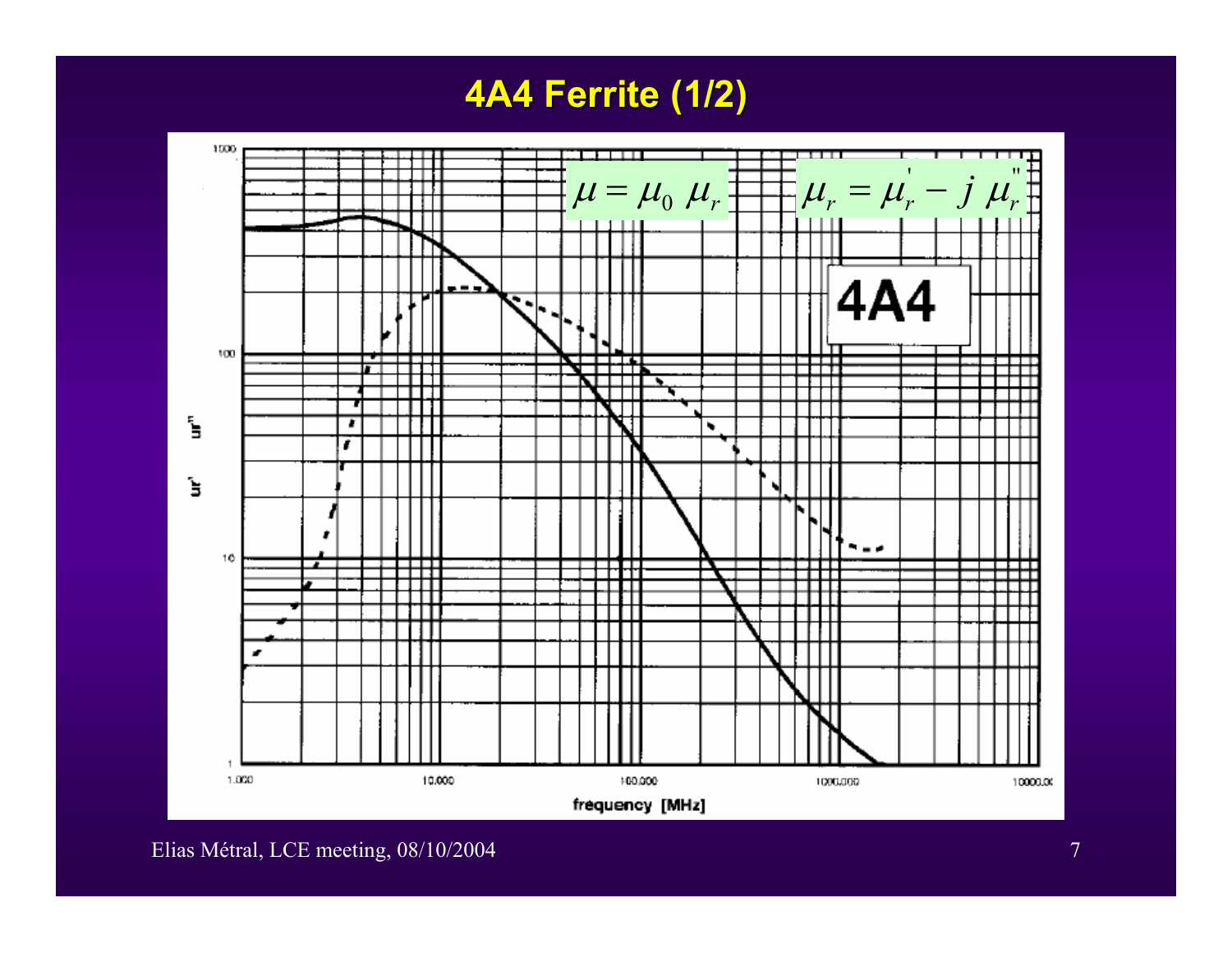#### **4A4 Ferrite (2/2)**



Elias Métral, LCE meeting, 08/10/2004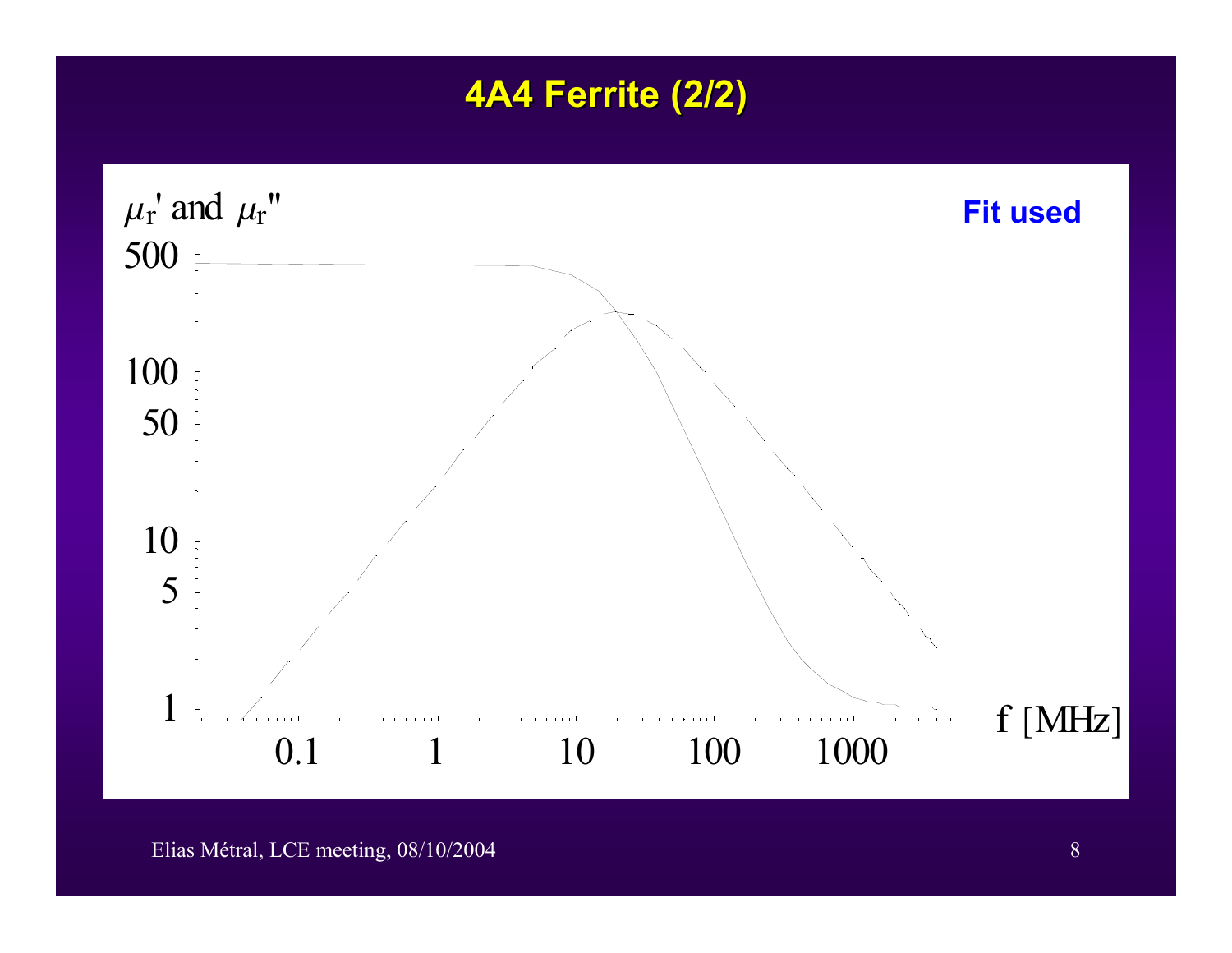#### **8C11 Ferrite 8C11 Ferrite**